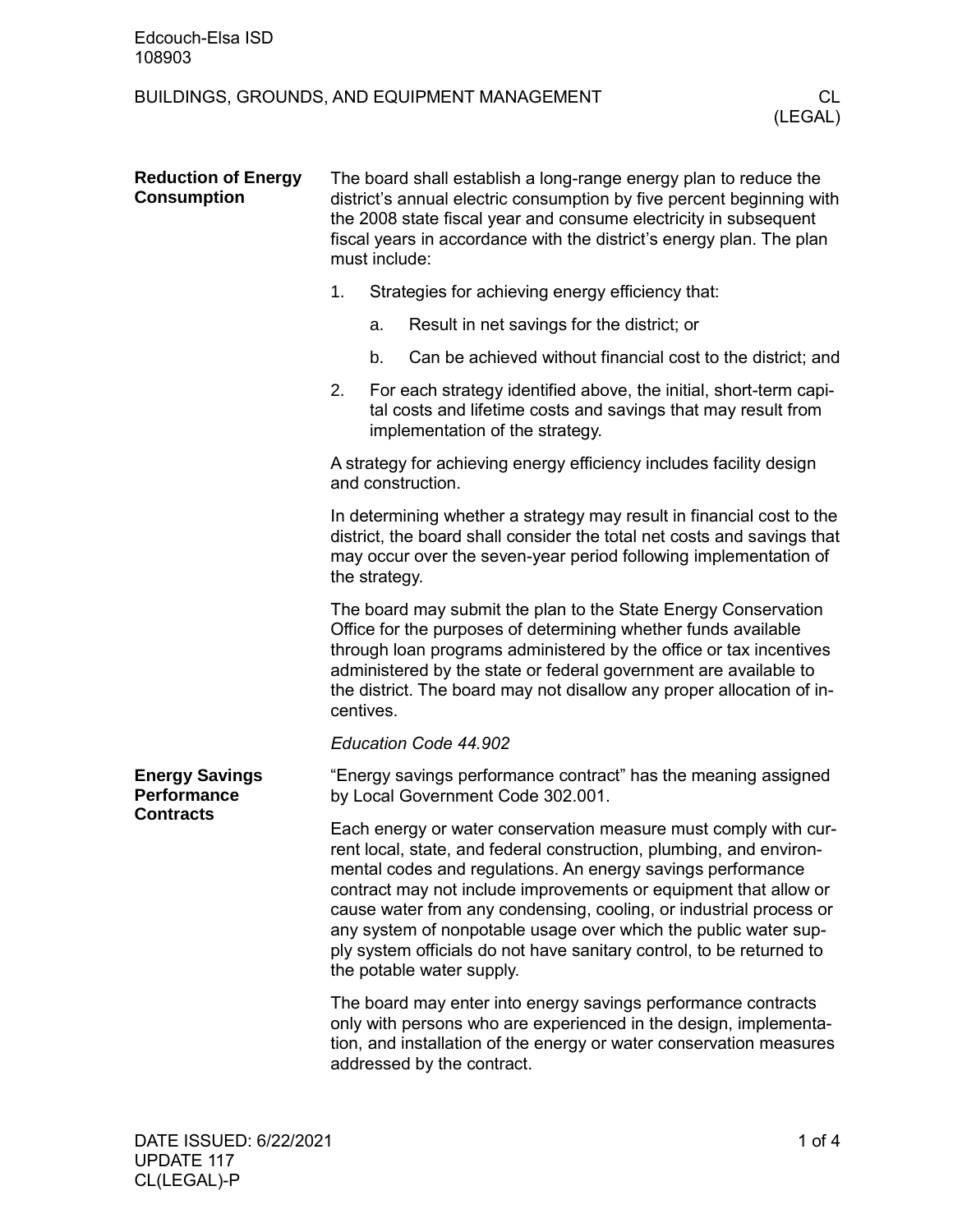| Edcouch-Elsa ISD<br>108903 |                                                                                                                                                                                                                                                                                                                                                                                                                                                                                                                                                                                                                                                                                                                                                                                        |                                                                                                                                                                                                                                                                                                                                                                                                                                                                          |               |  |
|----------------------------|----------------------------------------------------------------------------------------------------------------------------------------------------------------------------------------------------------------------------------------------------------------------------------------------------------------------------------------------------------------------------------------------------------------------------------------------------------------------------------------------------------------------------------------------------------------------------------------------------------------------------------------------------------------------------------------------------------------------------------------------------------------------------------------|--------------------------------------------------------------------------------------------------------------------------------------------------------------------------------------------------------------------------------------------------------------------------------------------------------------------------------------------------------------------------------------------------------------------------------------------------------------------------|---------------|--|
|                            |                                                                                                                                                                                                                                                                                                                                                                                                                                                                                                                                                                                                                                                                                                                                                                                        | BUILDINGS, GROUNDS, AND EQUIPMENT MANAGEMENT                                                                                                                                                                                                                                                                                                                                                                                                                             | CL<br>(LEGAL) |  |
|                            |                                                                                                                                                                                                                                                                                                                                                                                                                                                                                                                                                                                                                                                                                                                                                                                        | Government Code Chapter 2269 (Contracting and Delivery Proce-<br>dures for Construction Projects) does not apply to energy savings<br>performance contracts.                                                                                                                                                                                                                                                                                                             |               |  |
| <b>Performance Bond</b>    |                                                                                                                                                                                                                                                                                                                                                                                                                                                                                                                                                                                                                                                                                                                                                                                        | Before entering an energy savings performance contract, the board<br>shall require the provider of the energy or water conservation<br>measures to file with the board a payment and performance bond<br>relating to the installation of the measures in accordance with Gov-<br>ernment Code Chapter 2253 (Public Work Performance and Pay-<br>ment Bonds). The board may also require a separate bond to cover<br>the value of the guaranteed savings on the contract. |               |  |
| Financing                  |                                                                                                                                                                                                                                                                                                                                                                                                                                                                                                                                                                                                                                                                                                                                                                                        | An energy savings performance contract may be financed:                                                                                                                                                                                                                                                                                                                                                                                                                  |               |  |
|                            | 1.                                                                                                                                                                                                                                                                                                                                                                                                                                                                                                                                                                                                                                                                                                                                                                                     | Under a lease/purchase contract that has a term not to ex-<br>ceed 20 years from the final date of installation and that<br>meets federal tax requirements for tax-free municipal leasing<br>or long-term financing.                                                                                                                                                                                                                                                     |               |  |
|                            | 2.                                                                                                                                                                                                                                                                                                                                                                                                                                                                                                                                                                                                                                                                                                                                                                                     | With the proceeds of bonds.                                                                                                                                                                                                                                                                                                                                                                                                                                              |               |  |
|                            | 3.                                                                                                                                                                                                                                                                                                                                                                                                                                                                                                                                                                                                                                                                                                                                                                                     | Under a contract with the provider of the energy or water con-<br>servation measures that has a term not to exceed the lesser<br>of 20 years from the final date of installation or the average<br>useful life of the energy or water conservation or usage<br>measures.                                                                                                                                                                                                 |               |  |
|                            | Notwithstanding other law, the board may use any available money<br>to pay the provider of the energy or water conservation measures<br>under these provisions, and the board is not required to pay for<br>such costs solely out of the savings realized by the district under<br>an energy savings performance contract. The board may contract<br>with the provider to perform work that is related to, connected with,<br>or otherwise ancillary to the measures identified in the scope of an<br>energy savings performance contract.                                                                                                                                                                                                                                             |                                                                                                                                                                                                                                                                                                                                                                                                                                                                          |               |  |
|                            | An energy savings performance contract shall contain provisions<br>requiring the provider of the energy or water conservation<br>measures to guarantee the amount of the savings to be realized by<br>the district under the contract. If the term of an energy savings per-<br>formance contract exceeds one year, the district's contractual obli-<br>gations in any one year during the term of the contract beginning<br>after the final date of installation may not exceed the total energy,<br>water, wastewater, and operating cost savings, including electrical,<br>gas, water, wastewater, or other utility cost savings and operating<br>cost savings resulting from the measures as determined by the dis-<br>trict, divided by the number of years in the contract term. |                                                                                                                                                                                                                                                                                                                                                                                                                                                                          |               |  |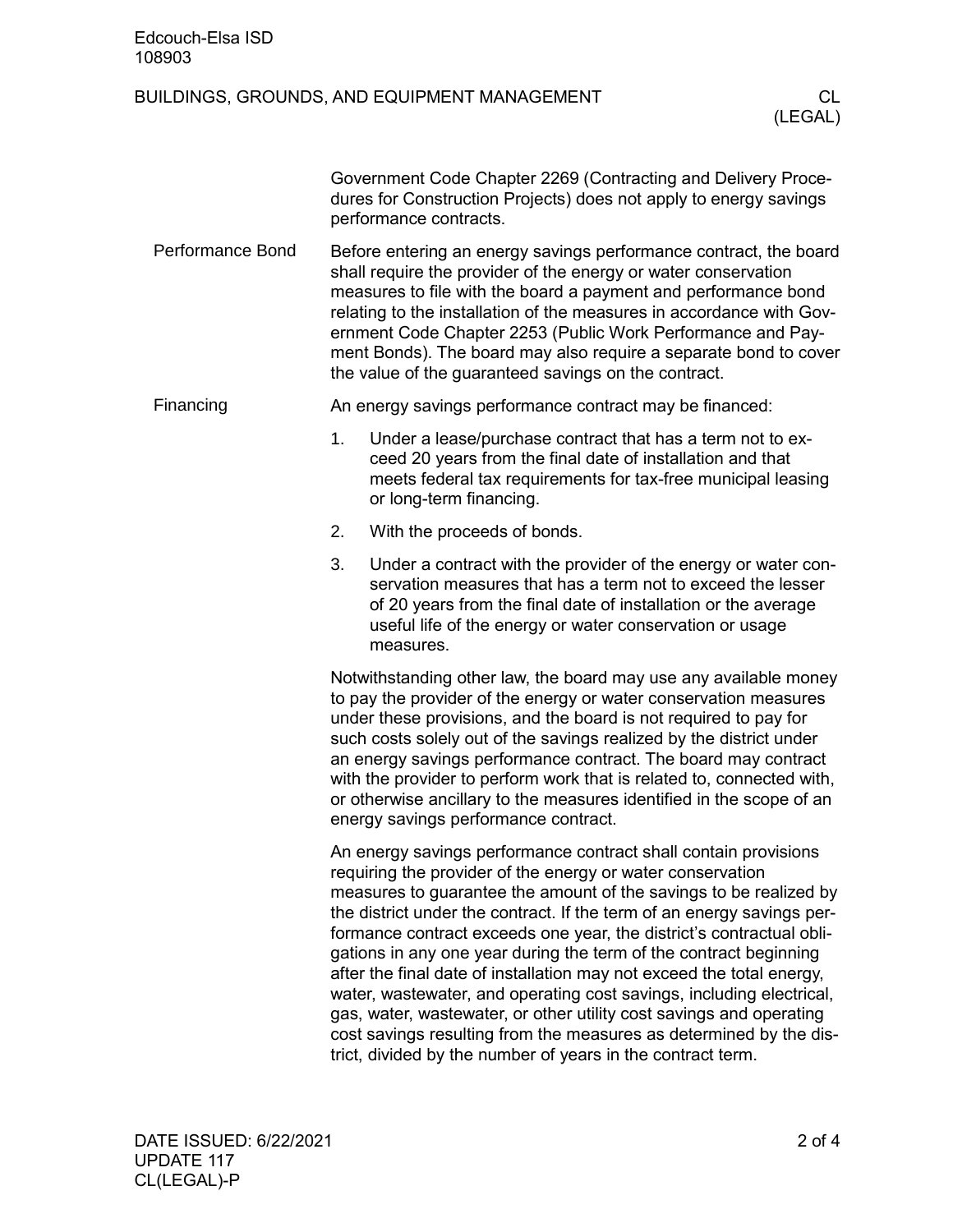| Edcouch-Elsa ISD<br>108903           |                                                                                                                                                                                                                                                                                                                                                                                                                                                                                                                                                                                                                                                                                                                                                                                                                                                                                                                                                                                                              |                                                                                                                                                                                                                                                                                                                                   |                |  |
|--------------------------------------|--------------------------------------------------------------------------------------------------------------------------------------------------------------------------------------------------------------------------------------------------------------------------------------------------------------------------------------------------------------------------------------------------------------------------------------------------------------------------------------------------------------------------------------------------------------------------------------------------------------------------------------------------------------------------------------------------------------------------------------------------------------------------------------------------------------------------------------------------------------------------------------------------------------------------------------------------------------------------------------------------------------|-----------------------------------------------------------------------------------------------------------------------------------------------------------------------------------------------------------------------------------------------------------------------------------------------------------------------------------|----------------|--|
|                                      |                                                                                                                                                                                                                                                                                                                                                                                                                                                                                                                                                                                                                                                                                                                                                                                                                                                                                                                                                                                                              | BUILDINGS, GROUNDS, AND EQUIPMENT MANAGEMENT                                                                                                                                                                                                                                                                                      | CL.<br>(LEGAL) |  |
| Contract<br>Procurement              |                                                                                                                                                                                                                                                                                                                                                                                                                                                                                                                                                                                                                                                                                                                                                                                                                                                                                                                                                                                                              | An energy savings performance contract shall be let according to<br>the procedures established for professional services by Govern-<br>ment Code 2254.004 (the Professional Services Procurement Act).<br>[See CH] Notice of the request for qualifications shall be published<br>in the manner provided for competitive bidding. |                |  |
| <b>Cost Savings</b><br><b>Review</b> | Before entering into an energy savings performance contract, the<br>board must require that the cost savings projected by an offeror be<br>reviewed by a licensed professional engineer who has a minimum<br>of three years of experience in energy calculation and review, is<br>not an officer or employee of an offeror for the contract under re-<br>view, and is not otherwise associated with the contract. In conduct-<br>ing the review, the engineer shall focus primarily on the proposed<br>improvements from an engineering perspective, the methodology<br>and calculations related to cost savings, increases in revenue, and,<br>if applicable, efficiency or accuracy of metering equipment. An en-<br>gineer who reviews a contract shall maintain the confidentiality of<br>any proprietary information the engineer acquires while reviewing<br>the contract. Occupations Code 1001.053 and 1001.407 (Texas<br>Engineering Practice Act) apply to work performed under the con-<br>tract. |                                                                                                                                                                                                                                                                                                                                   |                |  |
|                                      |                                                                                                                                                                                                                                                                                                                                                                                                                                                                                                                                                                                                                                                                                                                                                                                                                                                                                                                                                                                                              | Education Code 44.901                                                                                                                                                                                                                                                                                                             |                |  |
| <b>Recycling Program</b>             | A district shall:                                                                                                                                                                                                                                                                                                                                                                                                                                                                                                                                                                                                                                                                                                                                                                                                                                                                                                                                                                                            |                                                                                                                                                                                                                                                                                                                                   |                |  |
|                                      | 1.                                                                                                                                                                                                                                                                                                                                                                                                                                                                                                                                                                                                                                                                                                                                                                                                                                                                                                                                                                                                           | Establish a program for the separation and collection of all re-<br>cyclable materials generated by the district's operations.                                                                                                                                                                                                    |                |  |
|                                      | 2.                                                                                                                                                                                                                                                                                                                                                                                                                                                                                                                                                                                                                                                                                                                                                                                                                                                                                                                                                                                                           | Provide procedures for collecting and storing recyclable mate-<br>rials, containers for recyclable materials, and procedures for<br>making contractual or other arrangements with buyers of re-<br>cyclable materials.                                                                                                            |                |  |
|                                      | 3.                                                                                                                                                                                                                                                                                                                                                                                                                                                                                                                                                                                                                                                                                                                                                                                                                                                                                                                                                                                                           | Evaluate the amount of recyclable material recycled and mod-<br>ify the recycling program as necessary to ensure that all recy-<br>clable materials are effectively and practicably recycled.                                                                                                                                     |                |  |
|                                      | 4.                                                                                                                                                                                                                                                                                                                                                                                                                                                                                                                                                                                                                                                                                                                                                                                                                                                                                                                                                                                                           | Establish educational and incentive programs to encourage<br>maximum employee participation.                                                                                                                                                                                                                                      |                |  |
|                                      | Health and Safety Code 361.425; 30 TAC 328.202                                                                                                                                                                                                                                                                                                                                                                                                                                                                                                                                                                                                                                                                                                                                                                                                                                                                                                                                                               |                                                                                                                                                                                                                                                                                                                                   |                |  |
| <b>Exemptions</b>                    | These provisions do not apply to a school district with a student en-<br>rollment of less than 10,000 students.                                                                                                                                                                                                                                                                                                                                                                                                                                                                                                                                                                                                                                                                                                                                                                                                                                                                                              |                                                                                                                                                                                                                                                                                                                                   |                |  |
|                                      | A district may exclude one or more recyclable materials from their<br>program if the Texas Commission on Environmental Quality<br>(TCEQ) finds that:                                                                                                                                                                                                                                                                                                                                                                                                                                                                                                                                                                                                                                                                                                                                                                                                                                                         |                                                                                                                                                                                                                                                                                                                                   |                |  |